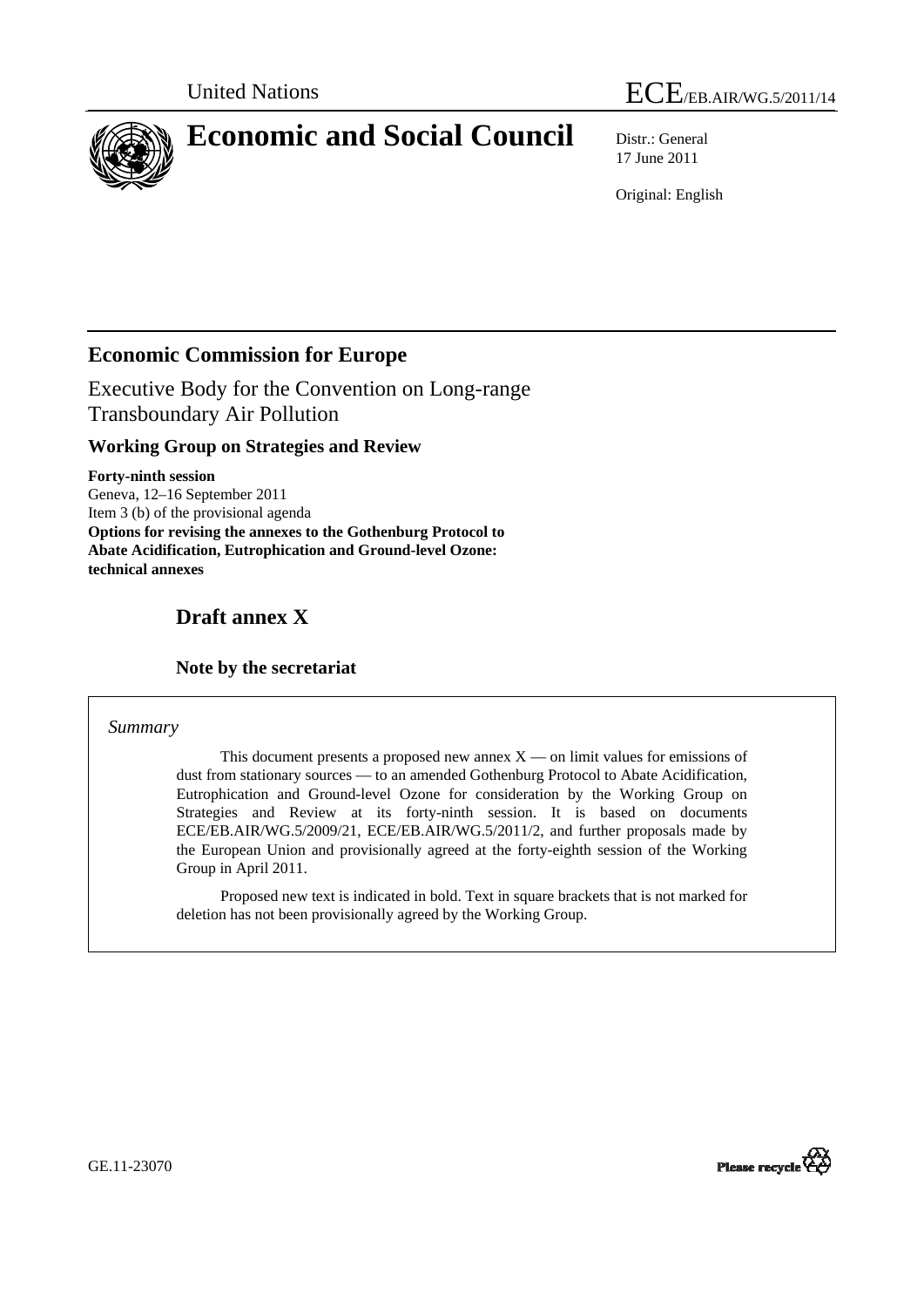# <span id="page-1-0"></span> **Limit values for emissions of [total suspended particulates] [dust] [particulate matter – delete] from stationary sources**

1. Section A applies to Parties other than Canada and the United States of America, section B applies to Canada and section C applies to the United States of America.

#### **A. Parties other than Canada and the United States of America**

2. For the purpose of **this** section [A – delete], **"emission** limit value**" (ELV)** means the quantity of [a solid substance – delete] **dust** contained in the waste gases from an installation that is not to be exceeded. Unless otherwise specified, it shall be calculated in terms of mass of pollutant per volume of the waste gases (expressed as  $mg/m<sup>3</sup>$ ), assuming standard conditions for temperature and pressure for dry gas (volume at 273.15 K, 101.3 kPa). With regard to the oxygen content of [exhaust **–** delete] **waste** gas, the values given in the tables below for each source category shall apply. Dilution for the purpose of lowering concentrations of pollutants in waste gases is not permitted. [In the context of this protocol, dust and TSP have the same meaning. As can be seen from table 8 in the guidance document on general issues, abatement techniques for dust in general provide also a high removal efficiency for PM2.5 and PM10. – delete] Start-up, shutdown and maintenance of equipment are excluded.

3. Emissions shall be monitored  $\left[\begin{array}{c} 1 \end{array} \right]$  $\left[\begin{array}{c} 1 \end{array} \right]$  $\left[\begin{array}{c} 1 \end{array} \right]$  - delete  $\left[\begin{array}{c} 1 \end{array} \right]$  in all cases **via measurements or through calculations achieving at least the same accuracy**. Compliance with limit values shall be verified **through** [. The methods of verification can include – delete] continuous or discontinuous measurements, type approval, or any other technically sound method. In case of continuous measurements, compliance with the **limit value** [standards – delete] is achieved if the validated  $\left[ \frac{d \text{div}}{ } \right]$  –  $\frac{d \text{det}}{ }$  **monthly** emission average does not exceed the **ELV** [limit values – delete]. In case of discontinuous measurements or other appropriate determination procedures, compliance with the **ELVs** [emission standards  $-$  delete] is achieved if the mean value based on an appropriate number of measurements under representative conditions does not exceed the value of the emission standard. The inaccuracy of [the continuous and discontinuous – delete] measurement methods may be taken into account for verification purposes.

4. [Sampling and analysis - delete] **Monitoring** of relevant polluting substances and measurements of process parameters, as well as the quality assurance of automated measuring systems and the reference [measurement methods – delete] **measurements** to calibrate those systems, shall be carried out in accordance with CEN standards. If CEN standards are not available, ISO standards, national or international standards which will ensure the provision of data of an equivalent scientific quality shall apply.

5. Special provisions for combustion plants **referred to in paragraph 6** [with a rated thermal input exceeding 50 MWth and for combustion plants when combined to a common stack with a total rated input exceeding 50 MWth – delete]:

<sup>[</sup>*[*]  $<sup>1</sup>$  Monitoring is to be understood as an overall activity, comprising measuring or calculating of</sup> emissions, mass balancing, etc. It can be carried out continuously or discontinuously. – delete]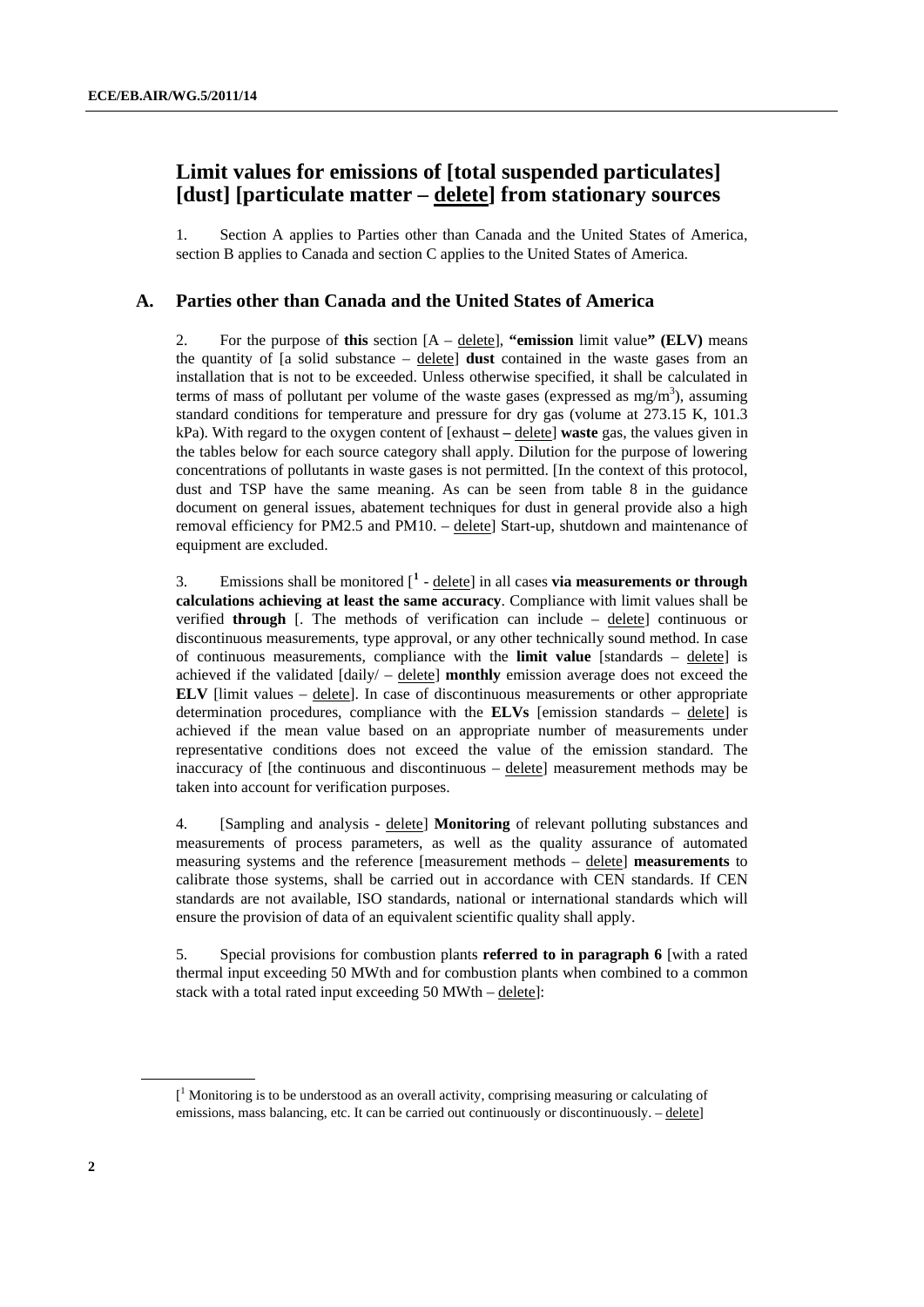5.1 The competent authority may grant derogation from the obligation to comply with the **ELVs** [emission limit values –  $\frac{\text{delete}}{\text{detect}}$  provided for in paragraph 6  $[7 - \frac{\text{delete}}{\text{det}}]$  in the following cases:

 [(a) For combustion plants [only/mainly – delete] **normally** using gaseous fuel which have to resort exceptionally to the use of other fuels because of a sudden interruption in the supply of gas and for this reason would need to be equipped with a waste gas purification facility]**;** 

 [(b) For **existing** combustion plants not operated more than **17,500** operating hours, starting from **1 January 2016** and ending no later than **31 December 2023**.]

<span id="page-2-0"></span>5.2 Where a combustion plant is extended by at least 50MWth, the **ELV** [emission limit value – delete] specified in paragraph **6** [7 – delete] for new installations shall apply to the extensional part [and to the part of the plant – delete] affected by the change.

5.3 Parties shall ensure that provisions are made in the permits for procedures relating to malfunction or breakdown of the abatement equipment.

5.4 In the case of a multi-fuel firing combustion plant involving the simultaneous use of two or more fuels, the competent authority shall **determine the ELV as the weighted average of the ELVs for the individual fuels, on the basis of the thermal input delivered by each fuel** [provide rules for setting the emission limit values – delete].

[6. Mineral oil refineries complying with the overall dust limit value set in table 1 may be exempted from compliance with the individual limit values provided in this annex. Following alternative bubble dust limit value may be used, referring to the sum of the emissions from all combustion plants and process installations expressed as an average concentration and at a reference oxygen content of 3%.

*Table 1. Suggested options for limit values for particulate matter emissions released from refineries using the bubble concept:* 

| Emission source      | ELV for dust $[(mg/Nm3)]$ |          |          |
|----------------------|---------------------------|----------|----------|
|                      | Option 1                  | Option 2 | Option 3 |
| Mineral oil refinery | 30                        | 50       | 100      |

– delete]

**6.** [7. – delete] Combustion plants [(boilers and process heaters) – delete] with a rated thermal input exceeding 50  $MWh^2$  $MWh^2$  [or combustion plants when combined to a common stack with a total rated input exceeding 50 MWth – delete]:

<sup>&</sup>lt;sup>2</sup> The rated thermal input of the combustion plant is calculated as the sum of the input of all units **connected to a common stack.** Individual [combustion plants – delete] **units** below 15 MWth shall not be considered **when calculating** [to calculate – delete] the total rated **thermal** input.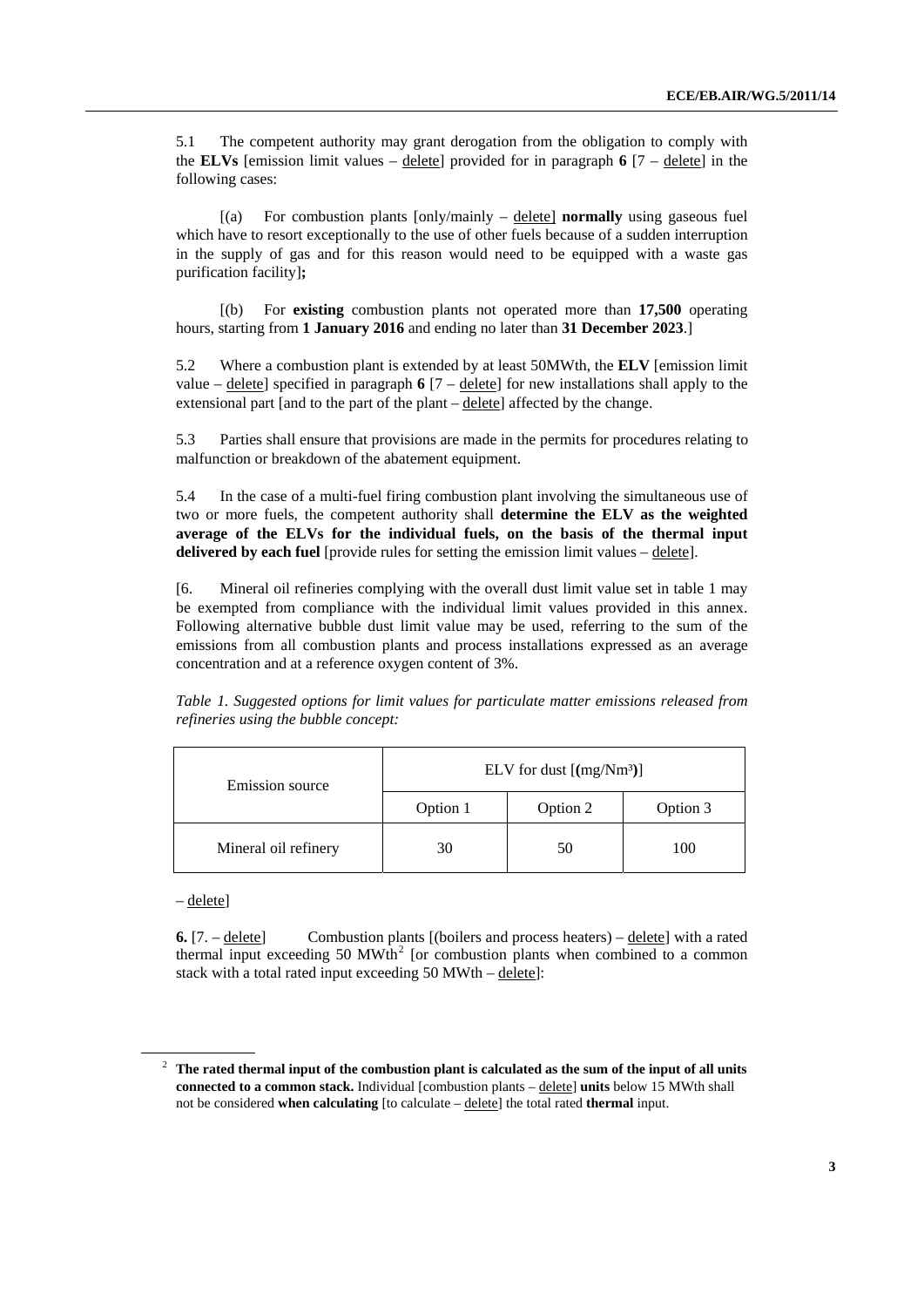| Fuel type    | Thermal<br>input |                                                                                                                                                         | ELV for dust $(mg/m^3)$ [mg/Nm <sup>3</sup> – delete] <sup>b/</sup>                                                                                                       |                                                                                                                                                              |
|--------------|------------------|---------------------------------------------------------------------------------------------------------------------------------------------------------|---------------------------------------------------------------------------------------------------------------------------------------------------------------------------|--------------------------------------------------------------------------------------------------------------------------------------------------------------|
|              | $[$ (MWth)]      | [Option 1-delete]                                                                                                                                       | Option 2                                                                                                                                                                  | Option 3                                                                                                                                                     |
|              | $50 - 100$       | [New plants:<br>10 (coal, lignite)<br>$10$ (biomass, peat) –<br>delete]<br>[Existing plants:<br>15 (coal, lignite)<br>15 (biomass, peat) $-$<br>delete] | New plants:<br>20 (coal, lignite and<br>other solid fuels)<br>20 (biomass, peat)<br>Existing plants:<br>30 (coal, lignite and<br>other solid fuels)<br>30 (biomass, peat) | [New plants:<br>50 (coal, lignite)<br>50 (biomass, peat)<br>$-\text{delete}$<br>Existing plants:<br>50 (coal, lignite)<br>50 (biomass, peat)<br>- delete]    |
|              | $100 - 300$      | [New plants:<br>10 (coal, lignite)<br>$10$ (biomass, peat) $-$<br>delete]                                                                               | New plants:<br>20 (coal, lignite and<br>other solid fuels)<br>20 (biomass, peat)                                                                                          | [New plants:<br>30 (coal, lignite)<br>30 (biomass, peat)<br>$-\text{delete}$                                                                                 |
| Solid fuels  |                  | [Existing plants:<br>15 (coal, lignite)<br>$10$ (biomass, peat) –<br>delete]                                                                            | Existing plants:<br>25 (coal, lignite and<br>other solid fuels)<br>20 (biomass, peat)                                                                                     | [Existing plants:<br>50 (coal, lignite)<br>50 (biomass, peat)<br>$-\text{delete}$                                                                            |
|              |                  | [New plants:<br>10 (coal, lignite)<br>10 (biomass, peat) -<br>delete]                                                                                   | New plants:<br>10 (coal, lignite and<br>other solid fuels)<br>20 (biomass, peat)                                                                                          | [New plants:<br>30 (coal, lignite)<br>30 (biomass, peat)<br>$-\text{delete}$                                                                                 |
|              | >300             | [Existing plants:<br>10 (coal, lignite)<br>$10$ (biomass, peat) –<br>delete]                                                                            | Existing plants:<br>20 (coal, lignite and<br>other solid fuels)<br>20 (biomass, peat)                                                                                     | [Existing plants:<br>50 (coal, lignite)<br>50 (biomass, peat)<br>$-\underline{\text{delete}}$                                                                |
|              |                  | [New plants:<br>$10 -$ delete]                                                                                                                          | New plants:<br>20                                                                                                                                                         | [New plants:<br>$50 -$ delete]                                                                                                                               |
| Liquid fuels | $50 - 100$       | [Existing plants:<br>$15 -$ delete]                                                                                                                     | Existing plants:<br>30 (in general)                                                                                                                                       | 50<br>for the firing of<br>distillation and<br>conversion<br>residues from the<br>refining of crude<br>oil for own<br>consumption in<br>combustion<br>plants |

*Table 1.* [*2.* – delete] [*Suggested options for* – delete] *Limit values for dust emissions*  [*released* – delete] *from* [*boilers and process heaters* – delete] *combustion plants a/*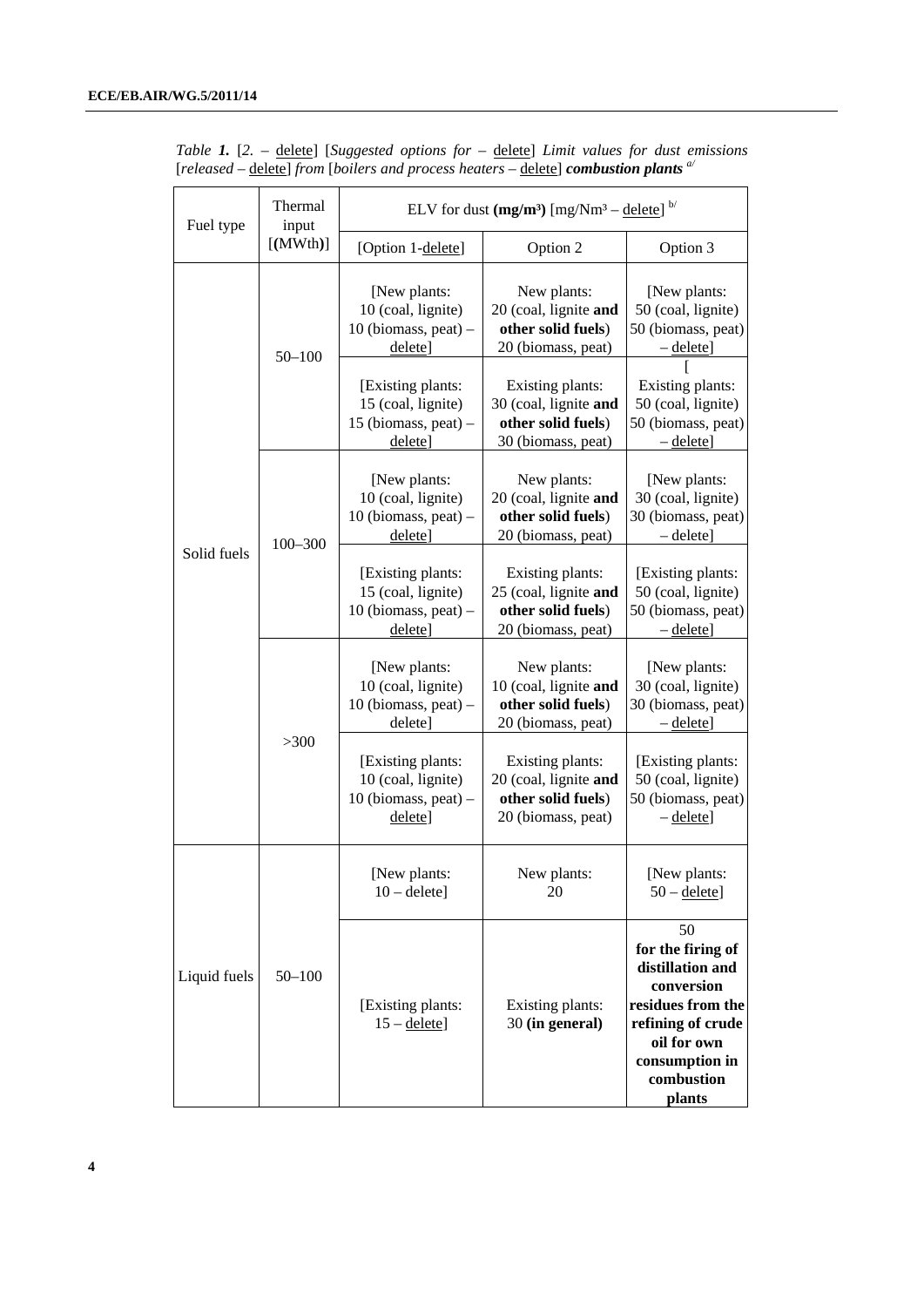| Fuel type                                                       | Thermal<br>input | ELV for dust $(mg/m^3)$ [mg/Nm <sup>3</sup> – delete] <sup>b/</sup> |                                                                                           |                                                                                                                                                              |
|-----------------------------------------------------------------|------------------|---------------------------------------------------------------------|-------------------------------------------------------------------------------------------|--------------------------------------------------------------------------------------------------------------------------------------------------------------|
|                                                                 | [ (MWth) ]       | [Option 1-delete]                                                   | Option 2                                                                                  | Option 3                                                                                                                                                     |
|                                                                 |                  | [New plants:<br>$10 -$ delete]                                      | New plants:<br>20                                                                         | [New plants:<br>$30 -$ delete]                                                                                                                               |
| Liquid fuels                                                    | $100 - 300$      | [Existing plants:<br>$15 -$ delete]                                 | Existing plants:<br>25 (in general)                                                       | 50<br>for the firing of<br>distillation and<br>conversion<br>residues from the<br>refining of crude<br>oil for own<br>consumption in<br>combustion<br>plants |
|                                                                 |                  | [New plants:<br>$5 -$ delete]                                       | New plants:<br>10                                                                         | [New plants:<br>$30 -$ delete]                                                                                                                               |
|                                                                 | >300             | [Existing plants:<br>$10 -$ delete]                                 | Existing plants:<br>20 (in general)                                                       | 50<br>for the firing of<br>distillation and<br>conversion<br>residues from the<br>refining of crude<br>oil for own<br>consumption in<br>combustion<br>plants |
| Natural gas                                                     | > 50             | $[5 -$ delete]                                                      | 5                                                                                         | $[5 -$ delete]                                                                                                                                               |
| Other gases                                                     | > 50             |                                                                     | 10<br>30 for gases<br>produced by the<br>steel industry which<br>can be used<br>elsewhere |                                                                                                                                                              |
| [Combustion<br>plants in<br>refineries<br>using<br>distillation | $[>50-$          | $[10 - \text{delete}]$                                              | [New plants:<br>$20 -$ delete]                                                            | $[50 - \text{delete}]$                                                                                                                                       |
| and<br>conversion<br>residues for<br>own use -<br>delete]       | delete]          |                                                                     |                                                                                           | [Existing plants:<br>$50 -$ delete]                                                                                                                          |

 $\frac{a}{a}$  In particular, the **ELVs** [limit values – delete] shall not apply to:

 <sup>[-</sup> Plants where the combustion process is an integrated part of a specific production, for example the coke oven used in the Iron and Steel industry and glass and ceramics production plants – delete];

 <sup>-</sup> Plants in which the products of combustion are used for direct heating, drying, or any other treatment of objects or materials;

<sup>-</sup> Post-combustion plants designed to purify the waste gases by combustion which are not operated as independent combustion plants;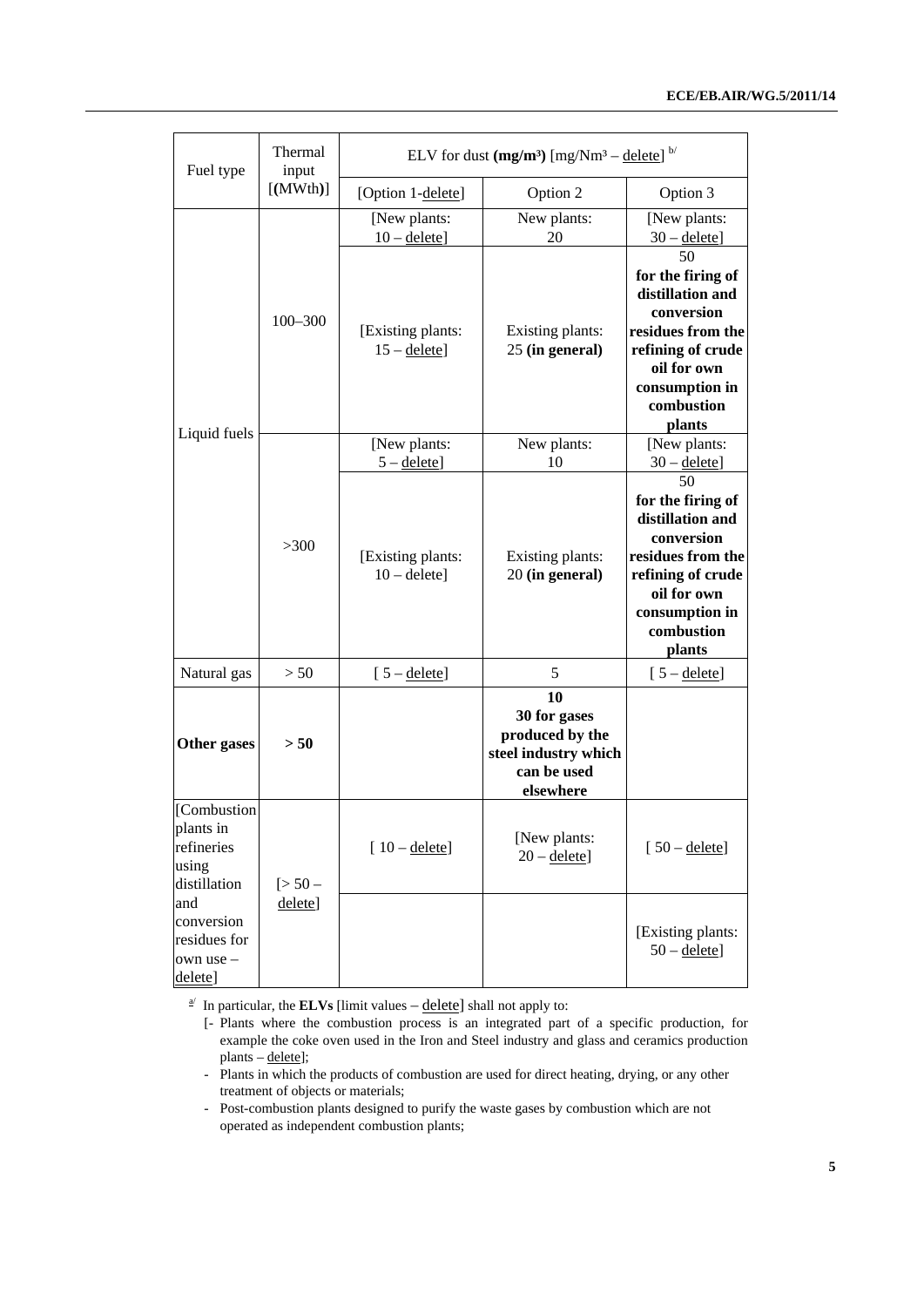- Facilities for the regeneration of catalytic cracking catalysts;
- Facilities for the conversion of hydrogen sulphide into sulphur;
- Reactors used in the chemical industry;
- Coke battery furnaces;
- Cowpers;
- [- Recovery boilers[for black liquor delete]within installations for the production of pulp**;**]
- Waste incinerators; and
- Plant**s** powered by diesel, petrol or gas engines or by combustion turbines, irrespective of the fuel used.

 $b$  [These values do not apply to combustion plants running less than 500 hours a year - delete] The  $O_2$  reference content is 6% for solid fuels and 3% for [others –  $delete$ ] **liquid and gaseous**</u> **fuels**.

**7.** [8. – delete] Mineral oil and gas refineries:

*Table 2.* [*3.* – delete] *Limit values for dust emissions released from mineral oil and gas refineries* 

| Emission source  | ELV for dust $(mg/m^3)$ $[mg/Nm^3 -$ delete] |                    |                  |
|------------------|----------------------------------------------|--------------------|------------------|
|                  | Option 1                                     | Option 2           | Option 3         |
| FCC regenerators | $[20 -$ delete]                              | $[40 -$ delete] 50 | $[200 -$ delete] |

[Oxygen reference: dry basis, 3% for combustion, 15 % for gas turbines. – delete]

**8.** [9. – delete] Cement **clinker** production:

*Table 3.* [*4.* – delete] *Limit values for dust emissions released from cement production* 

|                                                              | ELV for dust $(mg/m^3)$ $[mg/Nm^3 -$ delete |          |                 |
|--------------------------------------------------------------|---------------------------------------------|----------|-----------------|
|                                                              | Option 1                                    | Option 2 | Option 3        |
| Cement installations,<br>kilns, mills and clinker<br>coolers | $[15 -$ delete]                             | 20       | $[50 -$ delete] |

<sup>a/</sup> Installations for the production of cement clinker in rotary kilns with a capacity  $>500$  Mg/day or in other furnaces with a capacity >50 Mg/day. The reference **oxygen** content is 10 %.

**9.**  $[10. - \text{delete}]$  Lime production:

*Table 4.* [*5.* – delete] *Limit values for dust emissions released from lime production* **a/**

|                                             | ELV for dust $(mg/m^3)$ $[mg/Nm^3 -$ delete] |                   |                 |
|---------------------------------------------|----------------------------------------------|-------------------|-----------------|
|                                             | Option 1                                     | Option 2          | Option 3        |
| Lime [production $-$<br>delete] kiln firing | $[15 - \text{delete}]$                       | 20 <sup> b/</sup> | $[30 -$ delete] |

**a/ Installations for the production of lime with a capacity of 50 Mg/day or more. This includes lime kilns integrated in other industrial processes, with the exception of the pulp industry (see** 

<sup>b/</sup> Where the resistivity of the dust is high, the ELV may be higher, up to 30 mg/Nm<sup>3</sup>.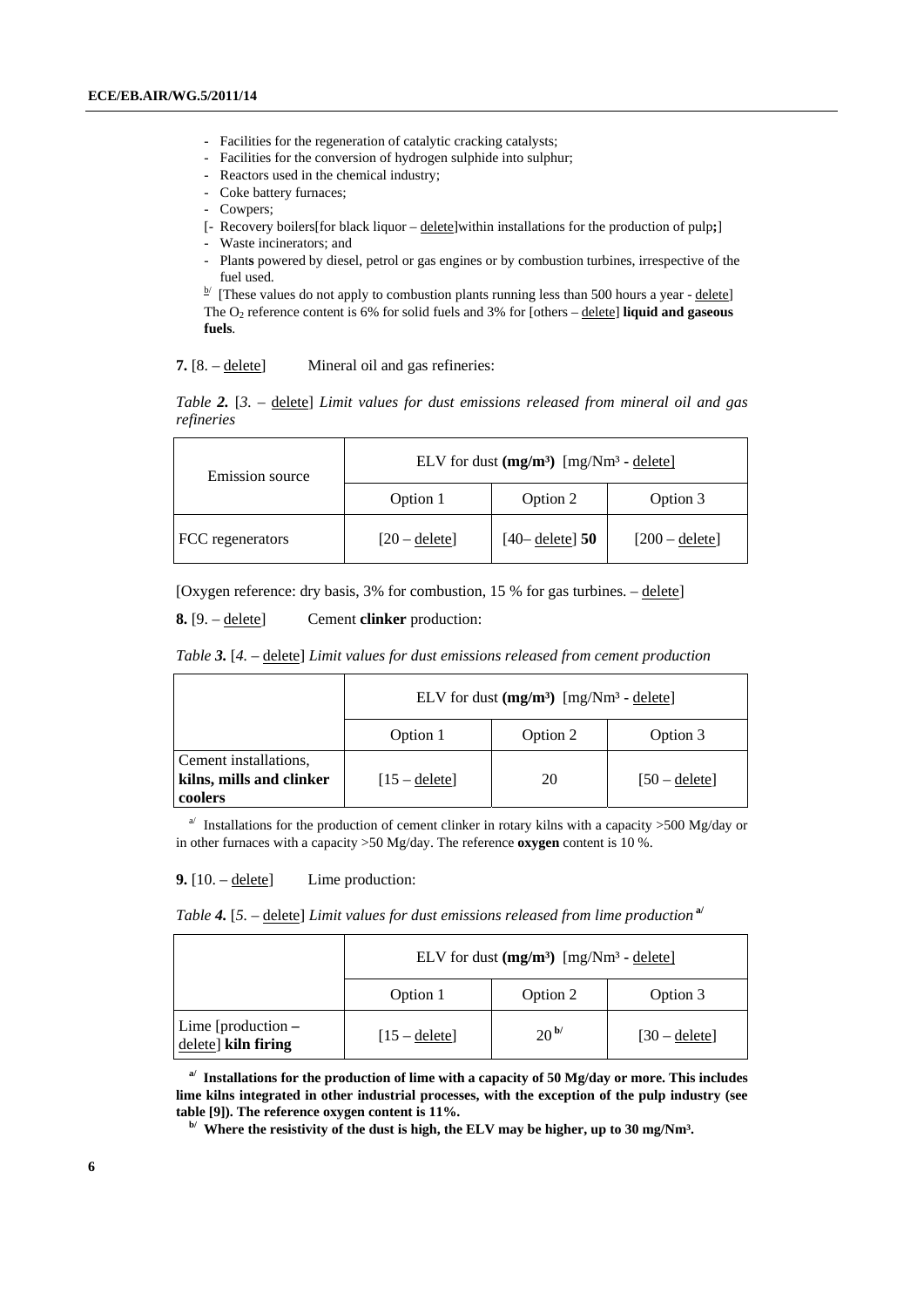10. [11. – delete] Production and processing of metals:

*Table 5.* [*6.* – delete] *Limit values for dust emissions released from primary iron and steel production*

| <b>Activity and capacity</b>                                     |                                         | ELV for dust $(mg/m^3)$ [mg/Nm <sup>3</sup> - delete]                                                                 |                               |  |
|------------------------------------------------------------------|-----------------------------------------|-----------------------------------------------------------------------------------------------------------------------|-------------------------------|--|
| threshold                                                        | Option 1                                | Option 2                                                                                                              | Option $3 \int^{b/-}$ delete] |  |
| Sinter plant<br>$[$ (>150 t/day) – delete]                       | $[15^{\mathsf{a}} \cdot \text{delete}]$ | $50$ [ $a$ <sup><math>\prime</math></sup> - delete]                                                                   | $[50 -$ delete]               |  |
| Pelletization plant<br>$[5150 \frac{t}{day} - \frac{delete}{y}]$ | $[5^{\mathsf{a}}]$ - delete]            | $[10^{a'} \cdot \text{delete}]$<br>20 for<br>crushing,<br>grinding and<br>drying<br>15 for all other<br>process steps | $[25 - delete]$               |  |
| <b>Blast furnace:</b><br>Hot stoves $(>2.5$ t/hour)              | $[5^{a'} \cdot \text{delete}]$          | $10\left[\right]$ <sup>a'</sup> - delete]                                                                             | $[50 -$ delete]               |  |
| Basic oxygen steelmaking<br>and casting $(>2.5$ t/hour)          | $[10^{a'} \cdot$ delete]                | $30$ [ $a$ <sup><math>\prime</math></sup> - delete]                                                                   | $[50 -$ delete]               |  |
| Electric steelmaking<br>and casting $(>2.5$ t/hour)              | $[10$ (existing)<br>$5$ (new) – delete] | 15 (existing)<br>$5$ (new)                                                                                            | $[20 -$ deletel               |  |

 $\int_0^{a'}$  As an exemption to **paragraph** 3, these ELVs should be considered as monthly averages – delete]

 $[$ <sup>b</sup>/Based on the heavy metal protocol based on a daily average – delete]

| <b>Activity and capacity</b>                                                                                                | ELV for dust $(mg/m^3)$ $[mg/Nm^3 -$ delete] |                                                                                         |                 |
|-----------------------------------------------------------------------------------------------------------------------------|----------------------------------------------|-----------------------------------------------------------------------------------------|-----------------|
| threshold                                                                                                                   | Option 1                                     | Option 2                                                                                | Option 3        |
| Iron foundries $(>20 \text{ t/day})$ :<br>all furnaces (cupola,<br>induction, rotary)<br>all mouldings (lost,<br>permanent) | $[10 -$ delete]                              | 20                                                                                      | $[50 -$ deletel |
| Hot and cold rolling                                                                                                        | $[10 -$ deletel                              | 20<br>50 where a bag filter<br>cannot be applied due<br>to the presence of wet<br>fumes | $[30 -$ deletel |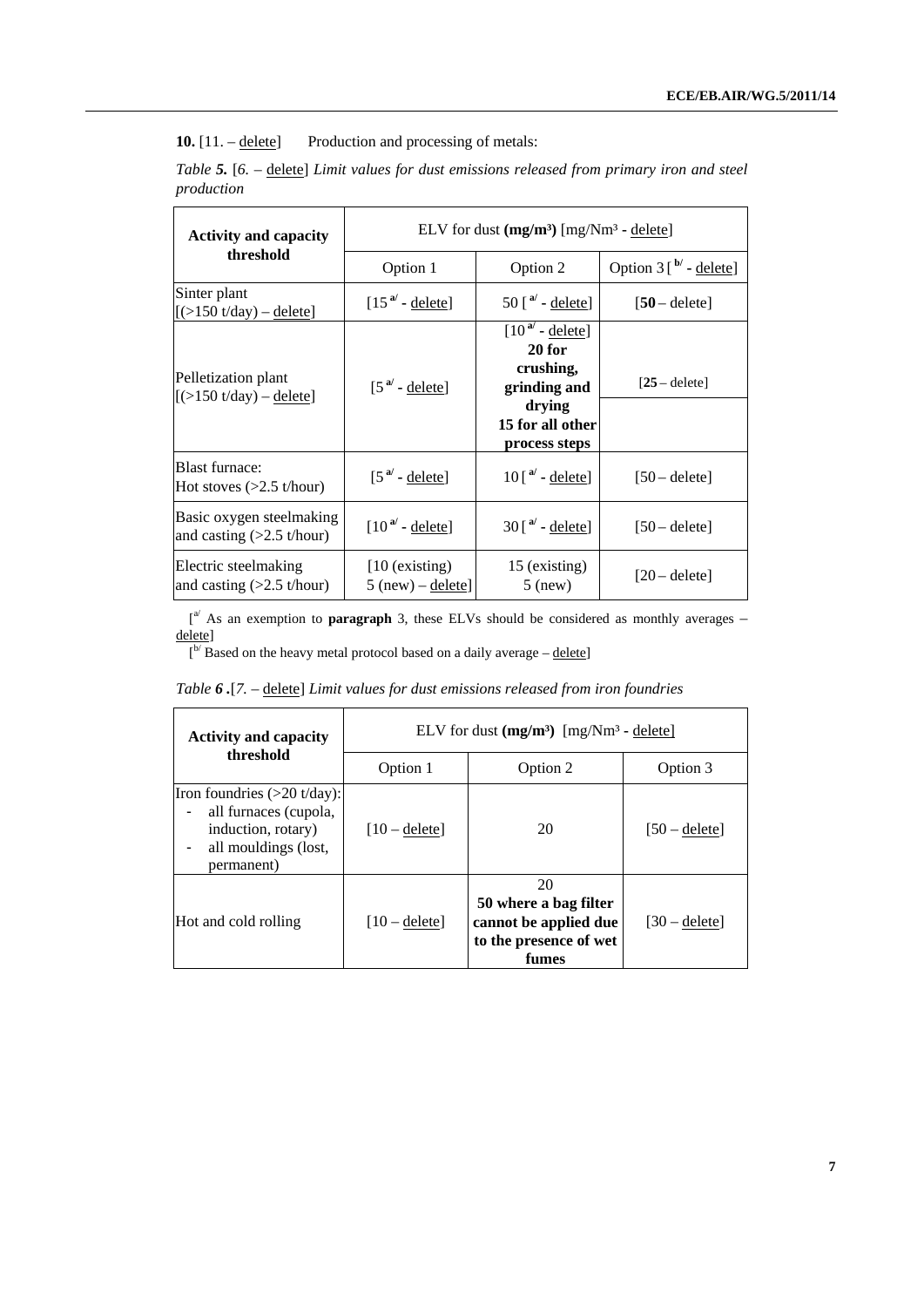|                                                                                                              | ELV for dust $(mg/m^3)$ $[mg/Nm^3 -$ delete]<br>$[$ (daily) $]$ |                              |                                    |
|--------------------------------------------------------------------------------------------------------------|-----------------------------------------------------------------|------------------------------|------------------------------------|
|                                                                                                              | Option 1                                                        | Option 2                     | Option 3                           |
| Non-ferrous metal processing $\int_0^{\alpha}$ – delete]<br>[- fabric filters, ceramic filters: -<br>delete] | $\lfloor 3 \rfloor$ – delete]                                   | $\lfloor 5 \rfloor$ – delete | $[20 - \text{delete}]$             |
| [- electrostatic precipitators: - delete]<br>[- scrubbers: - delete]                                         | $[7 -$ delete]<br>$[10 -$ delete]                               | $[12 - \text{delete}]$<br>20 | $[20 -$ delete]<br>$[20 -$ delete] |

*Table 7.* [*8.* – delete] *Limit values for dust emissions released from non-ferrous metals production and processing* 

 $\left[ \begin{matrix} a' \\ b \end{matrix} \right]$  The choice of abatement technique depends on local conditions, cross-media effects, geographical location and technical characteristics of the plant. Socio-economics need also to be considered. The preferred technique for dust abatement is the use of a fabric filter or a ceramic filter. Electrostatic precipitators should be used for gases containing too much moist, for hot gases, or when the PM is too sticky. Scrubbers should be used as the temperature or the nature of the gases precludes the use of other techniques, or when gaseous elements or acids have to be removed simultaneously with dust. - delete]

#### **11.**  $[12. - \text{delete}]$  Glass production:

*Table 8.* [9. – delete] Limit values for dust emissions released from glass production  $\alpha$ <sup>*'</sup>*</sup>

|                        | ELV for dust $(mg/m^3)$ $[mg/Nm^3 -$ delete] |                           |                     |
|------------------------|----------------------------------------------|---------------------------|---------------------|
|                        | [Option 1 - delete]                          | Option 2                  | [Option 3 - delete] |
| New installations      | $[10 -$ delete]                              | $[30 - \text{delete}]$ 20 | $[50 -$ delete]     |
| Existing installations | $[15 -$ delete]                              | 30                        | $[50 -$ delete]     |

<sup>a</sup>/ Installations for the production of glass or glass fibres with a capacity of 20 Mg/day or **more.** [For combustion gases: - delete] **Concentrations refer to** dry **waste gases at** 8% oxygen by volume (continuous **melting**), 13% oxygen by volume (discontinuous **melting**).

**12.**  $[13. - \text{delete}]$  Pulp production:

*Table 9.* [*10.* – delete] *Limit values for dust emissions released from pulp production*

|                                  | ELV for dust $(mg/m^3)$ $[mg/Nm^3 -$ delete]<br>(annual averages) |                                                             |                     |
|----------------------------------|-------------------------------------------------------------------|-------------------------------------------------------------|---------------------|
|                                  | [Option 1 - delete]                                               | Option 2                                                    | [Option 3 - delete] |
| Auxiliary boiler                 | $[25 - \text{delete}]$                                            | 40 when firing<br>liquid fuels (at<br>3% oxygen<br>content) | $[40 -$ delete]     |
|                                  |                                                                   | 30 when firing<br>solid fuels (at $6\%$<br>oxygen content)  |                     |
| Recovery boiler and<br>lime kiln | $[40 -$ deletel                                                   | 50                                                          | $[80 -$ deletel     |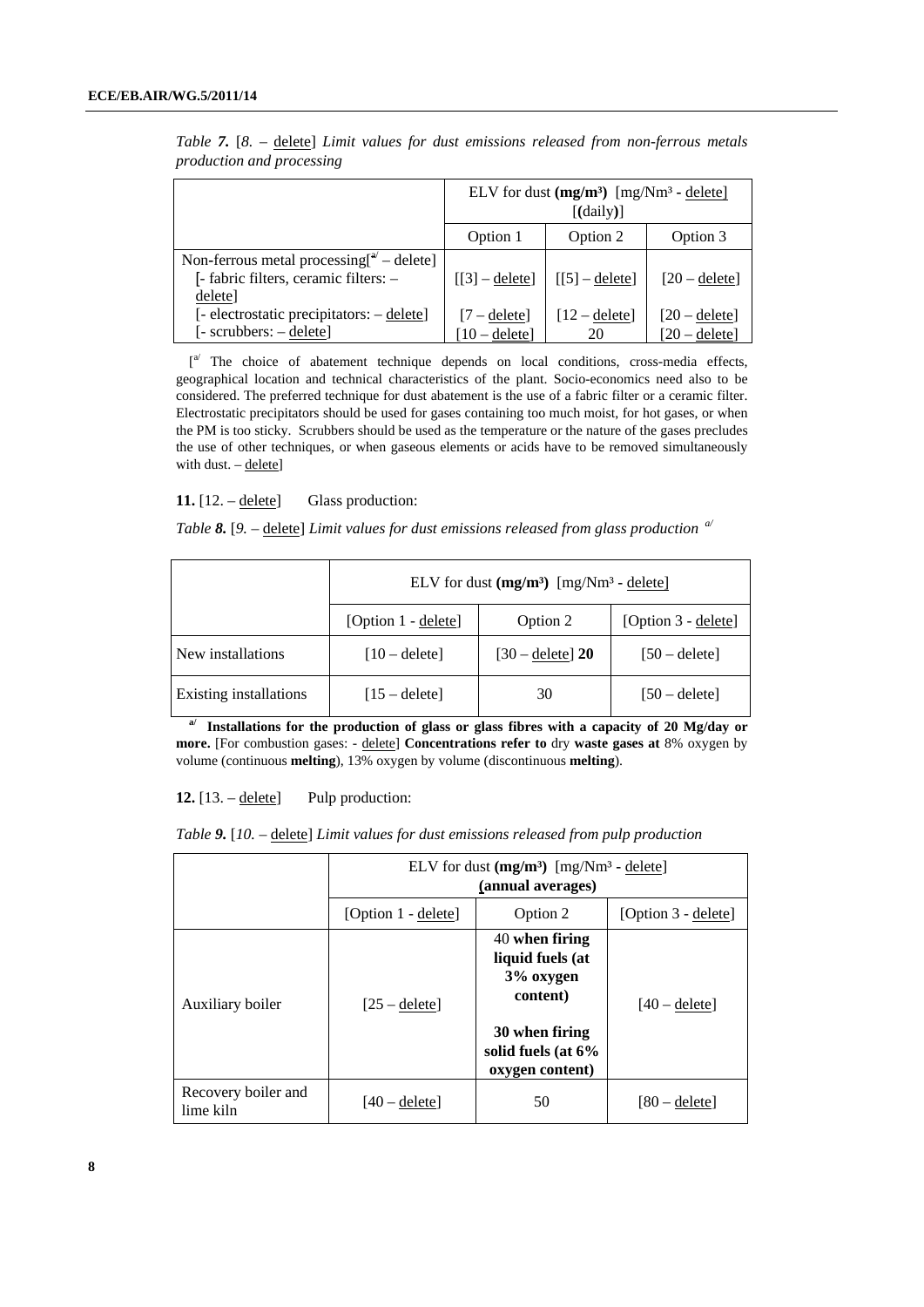#### 13. [14. – delete] Waste incineration:

|                                                                | ELV for dust $(mg/m^3)$ [mg/Nm <sup>3</sup> – delete] |                |          |
|----------------------------------------------------------------|-------------------------------------------------------|----------------|----------|
|                                                                | Option 1                                              | Option 2       | Option 3 |
| Municipal waste incineration<br>plants<br>$(>3$ Mg/hour)       | $[3 -$ delete]                                        | $[5 -$ delete] | 10       |
| Hazardous and medical waste<br>lincineration<br>$(>1$ Mg/hour) | $[3 -$ delete]                                        | $[5 -$ delete] | 10       |

#### *Table 10.* [*11.* – delete] *Limit values for dust emissions released from waste incineration*

<span id="page-8-0"></span>*Note***:** Oxygen reference: dry basis, 11%.

#### **14.** [15. – delete] Titanium dioxide production:

*Table 11.* [*12.* – delete] *Limit values for dust emissions released from titanium dioxide production*

|                                  | ELV for dust $(mg/m^3)$ [mg/Nm <sup>3</sup> - delete] |                        |          |
|----------------------------------|-------------------------------------------------------|------------------------|----------|
|                                  | [Option 1 – delete] [Option 2 – delete]               |                        | Option 3 |
| Sulphate process, total emission | $[12 -$ delete]                                       | $[20 -$ delete]        | 50       |
| Chloride process, total emission | $[20 -$ delete]                                       | $[35 - \text{delete}]$ | 50       |

*Note***:** For minor emission sources within an installation, an ELV of 150 mg/m<sup>3</sup> may be **applied.** 

**15.** [16. – delete] [3](#page-8-0) Small combustion installations with a rated thermal input < 50 MWth:

**15.**1 Small combustion installations with a rated thermal input < [300] [500] kWth:

 (a) Emissions from new residential combustion stoves and boilers with a rated thermal input  $\langle 500|1500|$  kWth can be reduced by the application of:

(i) Product standards as described in CEN standards (e.g., EN 303–5) and equivalent product standards in the United States and Canada. Countries applying such product standards may define additional national requirements **taking into account, in particular, the contribution of emissions of condensable organic compounds to the formation of ambient PM**. [Table 13 is recommending– delete] **Table 12 recommends** options for additional ELVs for dust for wood combustion appliances;

<sup>3</sup> The EU proposes to move paragraph **15** [16 – delete] into a separate annex or separate part of this annex, with a non-mandatory character and to select one option, which could be in the ambitious range (1 to 2) as a recommendation.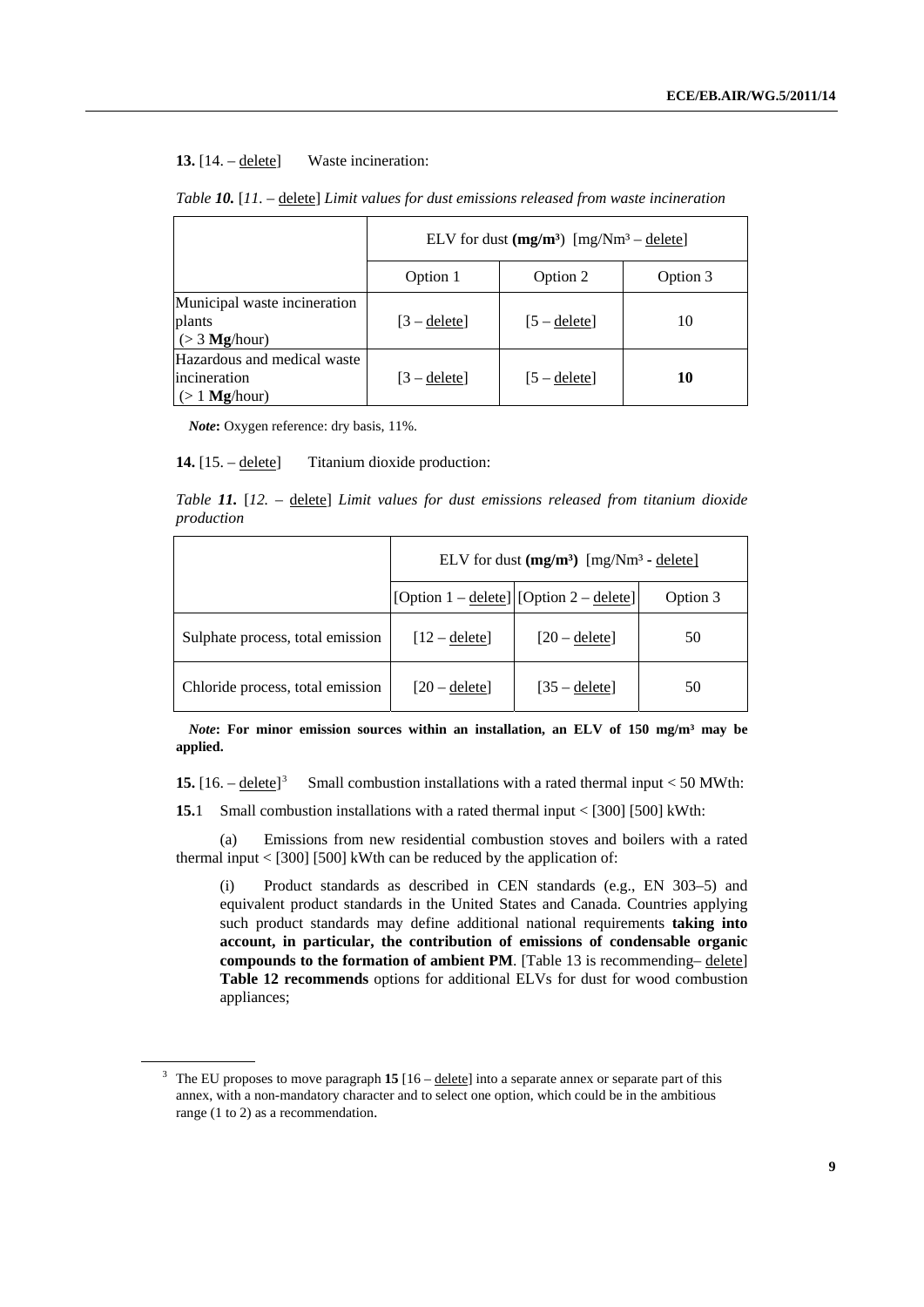(ii) Ecolabels specifying performance criteria that are typically stricter than the minimum efficiency requirements of the EN product standards or national regulations**;** 

*Table 12.* [*13.* – delete] *Limit values for dust emissions released from new small wood combustion installations with a rated thermal input < [300] [500] kWth to be used with product standards (O<sub>2</sub> reference content: 13%)* 

| Dust [concentration $(mg/Nm^3)$ –<br>$delete]$ (mg/m <sup>3</sup> ) | Option 1 | Option 2 | Option 3 |
|---------------------------------------------------------------------|----------|----------|----------|
| Open/closed fireplaces                                              | 40       | 75       | 110      |
| Wood stoves                                                         | 40       | 75       | 110      |
| Log wood boilers<br>(with heat storage tank)                        | 20       | 40       | 110      |
| Pellet stoves and boilers                                           | 20       | 40       | 110      |
| Automatic combustion plants                                         | 20       | 50       | 110      |

 (b) Emissions from existing residential combustion stoves and boilers can be reduced by the following primary measures:

- (i) By public information and awareness-raising programmes regarding:
	- a. The proper operation of stoves and boilers;
	- b. The use of untreated wood only;
	- c. The correct seasoning of wood for moisture content**;**

(ii) By establishing a programme to promote the replacement of the oldest existing boilers and stoves by modern appliances; or

(iii) By establishing an obligation to exchange or retrofit old appliances.

**15.**2 Combustion installations with a rated thermal input [50] [70] [100] kWth–1 MWth:

*Table 13.* [*14.* – delete] *Limit values for dust emissions released from boilers [and process heaters]* with a rated thermal input of [50] [70] [100] kWth–1 MWth. (O<sub>2</sub> reference *content: wood, other solid biomass and peat: 13%; Coal, lignite and other fossil solid fuels: 6%)* 

| Dust [concentration $(mg/Nm^3)$ –<br>delete] $(mg/m3)$ |                           | Option 1 | Option 2 | Option 3 |
|--------------------------------------------------------|---------------------------|----------|----------|----------|
| Solid fuels<br>[50][70][100]<br>500kWth                | New installations         | 30       | 50       | 150      |
|                                                        | Existing<br>installations | 100      | 150      | 150      |
| Solid fuels<br>500 kWth-<br>1 MWth                     | New installations         | 20       | 50       | 150      |
|                                                        | Existing<br>installations | 30       | 150      | 150      |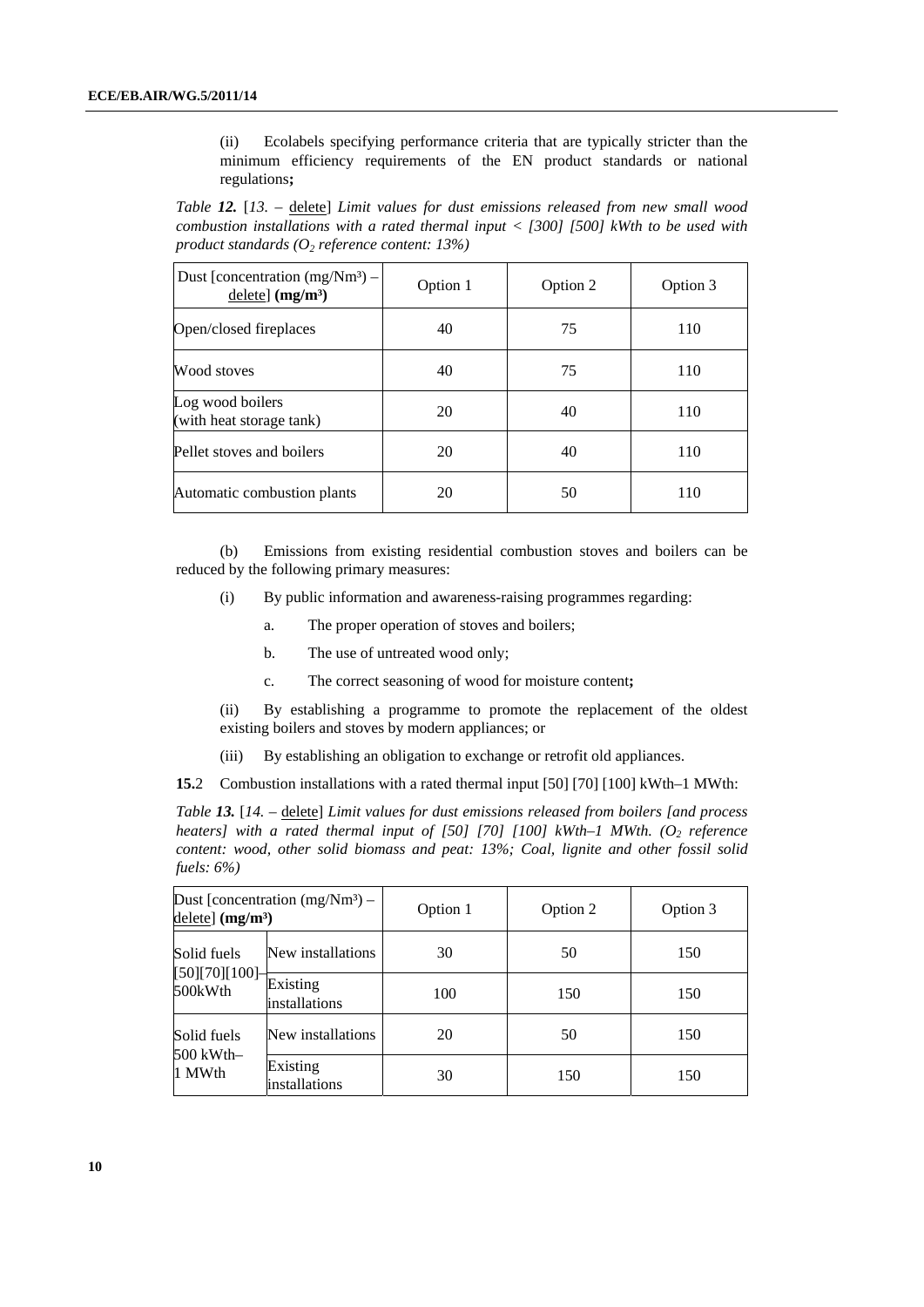**15.**3 Combustion installations with a rated thermal input > 1–50 MWth:

*Table 14.* [*15.* – delete] *Limit values for dust emissions released from boilers [and process heaters] with a rated thermal input of 1 MWth–50 MWth (O<sub>2</sub> reference content: Wood, other solid biomass and peat: 11%; Coal, lignite and other fossil solid fuels: 6%; Liquid fuels, including liquid biofuels: 3%)* 

| Dust [concentration $(mg/Nm^3)$ –<br>$delete]$ (mg/m <sup>3</sup> ) |                               | Option 1 | Option 2 | Option 3 |
|---------------------------------------------------------------------|-------------------------------|----------|----------|----------|
| Solid fuels<br>$>1-5$ MWth                                          | New installations             | 10       | 20       | 150      |
|                                                                     | Existing installations        | 20       | 50       | 150      |
| Solid fuels<br>$> 5 - 50$ MW                                        | New installations             | 10       | 20       | 50       |
|                                                                     | <b>Existing installations</b> | 20       | 30       | 50       |
| Liquid fuels<br>$>1-5$ MWth                                         | New installations             | 10       | 20       | 150      |

## **B. Canada**

**16.** [17. – delete] [**Limit values for controlling emissions of particulate matter will be determined for stationary sources, as appropriate, taking into account information on available control technologies, limit values applied in other jurisdictions, and the documents below. These documents vary in the degree to which they are mandatory, and in some cases the authority for implementation is not at the federal level, but rests with sub-national jurisdictions. The inclusion of a particular document should not be understood to imply that Canada agrees to be bound by it under the Gothenburg Protocol.** 

**(a) Secondary Lead Smelter Release Regulations, SOR/91-155;** 

**(b) Environmental Code of Practice for Base Metals Smelters and Refineries;** 

**(c) New Source Emission Guidelines for Thermal Electricity Generation;** 

**(d) Environmental Code of Practice for Integrated Steel Mills (EPS 1/MM/7);** 

**(e) Environmental Code of Practice for Non-Integrated Steel Mills (EPS 1/MM/8);** 

**(f) Emission Guidelines for Cement Kilns. PN1284;** 

**(g) [Joint Initial Actions to Reduce Pollutant Emissions that Contribute to](http://www.ccme.ca/assets/pdf/pmozone_joint_actions_e.pdf)  [Particulate Matter and Ground-level Ozone;](http://www.ccme.ca/assets/pdf/pmozone_joint_actions_e.pdf) and** 

**(h) Performance testing of solid-fuel-burning heating appliances, Canadian Standards Association, B415. 1-10.**]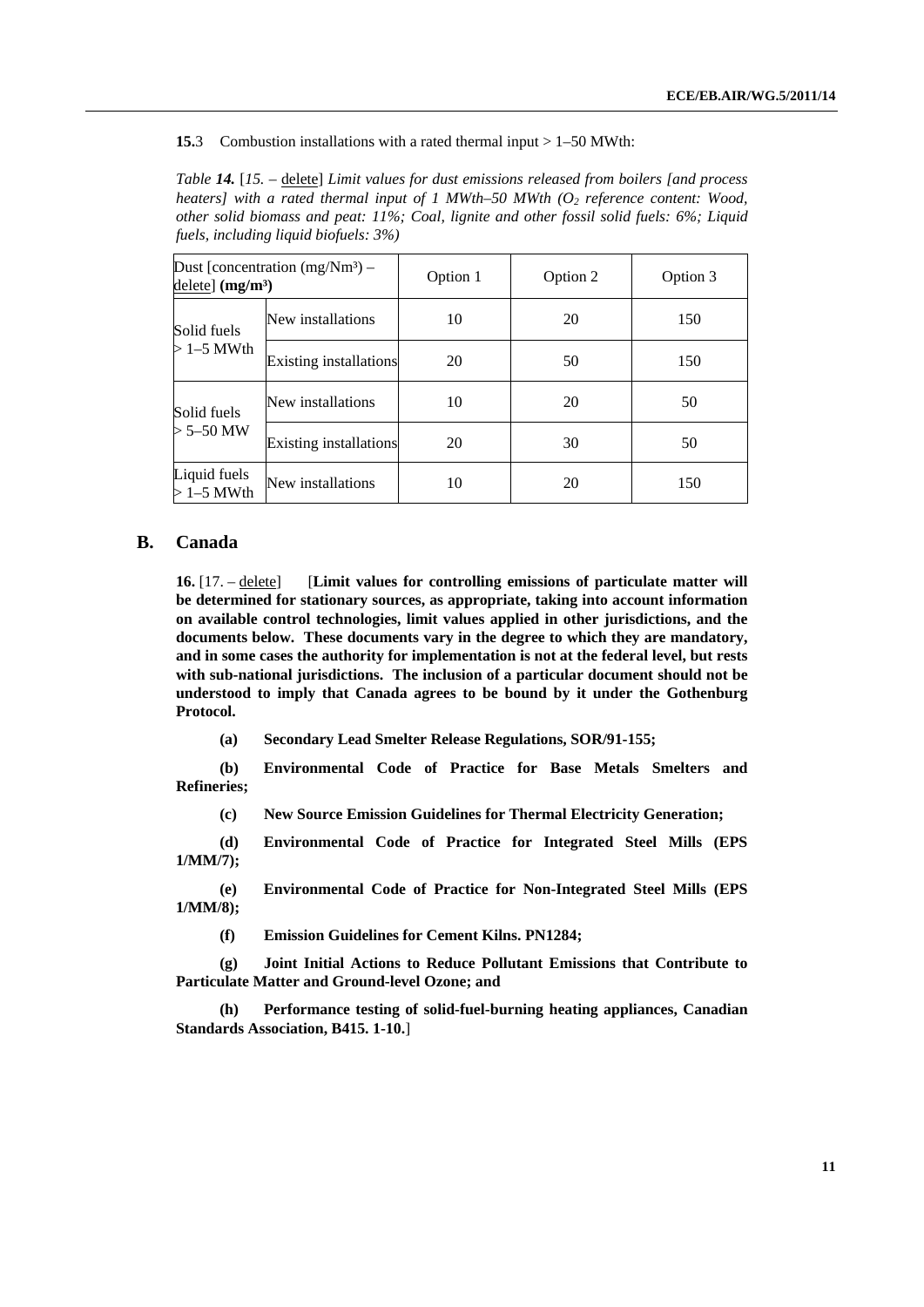### **C. United States of America**

**17.** [18. – delete] Limit values for controlling emissions of PM from new stationary sources in the following stationary source categories are specified in the following documents:

 (a) Steel Plants: Electric Arc Furnaces — 40 C.F.R. Part 60, Subpart AA and Subpart AAa;

- (b) Small Municipal Waste Combustors 40 C.F.R. Part 60, Subpart AAAA;
- (c) Kraft Pulp Mills 40 C.F.R. Part 60, Subpart BB;
- (d) Glass Manufacturing 40 C.F.R. Part 60, Subpart CC;

 (e) Electric Utility Steam Generating Units — 40 C.F.R. Part 60, Subpart D and Subpart Da;

 (f) Industrial-Commercial-Institutional Steam Generating Units — 40 C.F.R. Part 60, Subpart Db and Subpart Dc;

(g) Grain Elevators — 40 C.F.R. Part 60, Subpart DD;

 (h) Municipal Waste Incinerators — 40 C.F.R. Part 60, Subpart E, Subpart Ea and Subpart Eb;

 (i) Hospital/Medical/Infectious Waste Incinerators — 40 C.F.R. Part 60, Subpart Ec;

- (j) Portland Cement 40 C.F.R. Part 60, Subpart F;
- (k) Lime Manufacturing 40 C.F.R. Part 60, Subpart HH;
- (l) Hot Mix Asphalt Facilities 40 C.F.R. Part 60, Subpart I;

 (m) Stationary Internal Combustion Engines: Compression Ignition — 40 C.F.R. Part 60, Subpart IIII;

- (n) Petroleum Refineries 40 C.F.R. Part 60, Subpart J and Subpart Ja;
- (o) Secondary Lead Smelters 40 C.F.R. Part 60, Subpart L;
- (p) Metallic Minerals Processing 40 C.F.R. Part 60, Subpart LL;
- (q) Secondary Brass and Bronze 40 C.F.R. Part 60, Subpart M;
- (r) Basic Oxygen Process Furnaces 40 C.F.R. Part 60, Subpart N;
- (s) Basic Process Steelmaking Facilities 40 C.F.R. Part 60, Subpart Na;
- (t) Phosphate Rock Processing 40 C.F.R. Part 60, Subpart NN;
- (u) Sewage Treatment Plant Incineration 40 C.F.R. Part 60, Subpart O;
- (v) Nonmetallic Minerals Processing Plants 40 C.F.R. Part 60, Subpart OOO;
- (w) Primary Copper Smelters 40 C.F.R. Part 60, Subpart P;
- (x) Ammonium Sulfate Manufacturing 40 C.F.R. Part 60, Subpart PP;
- (y) Wool Fiberglass Insulation 40 C.F.R. Part 60, Subpart PPP;
- (z) Primary Zinc Smelters 40 C.F.R. Part 60, Subpart Q;
- (aa) Primary Lead Smelters 40 C.F.R. Part 60, Subpart R;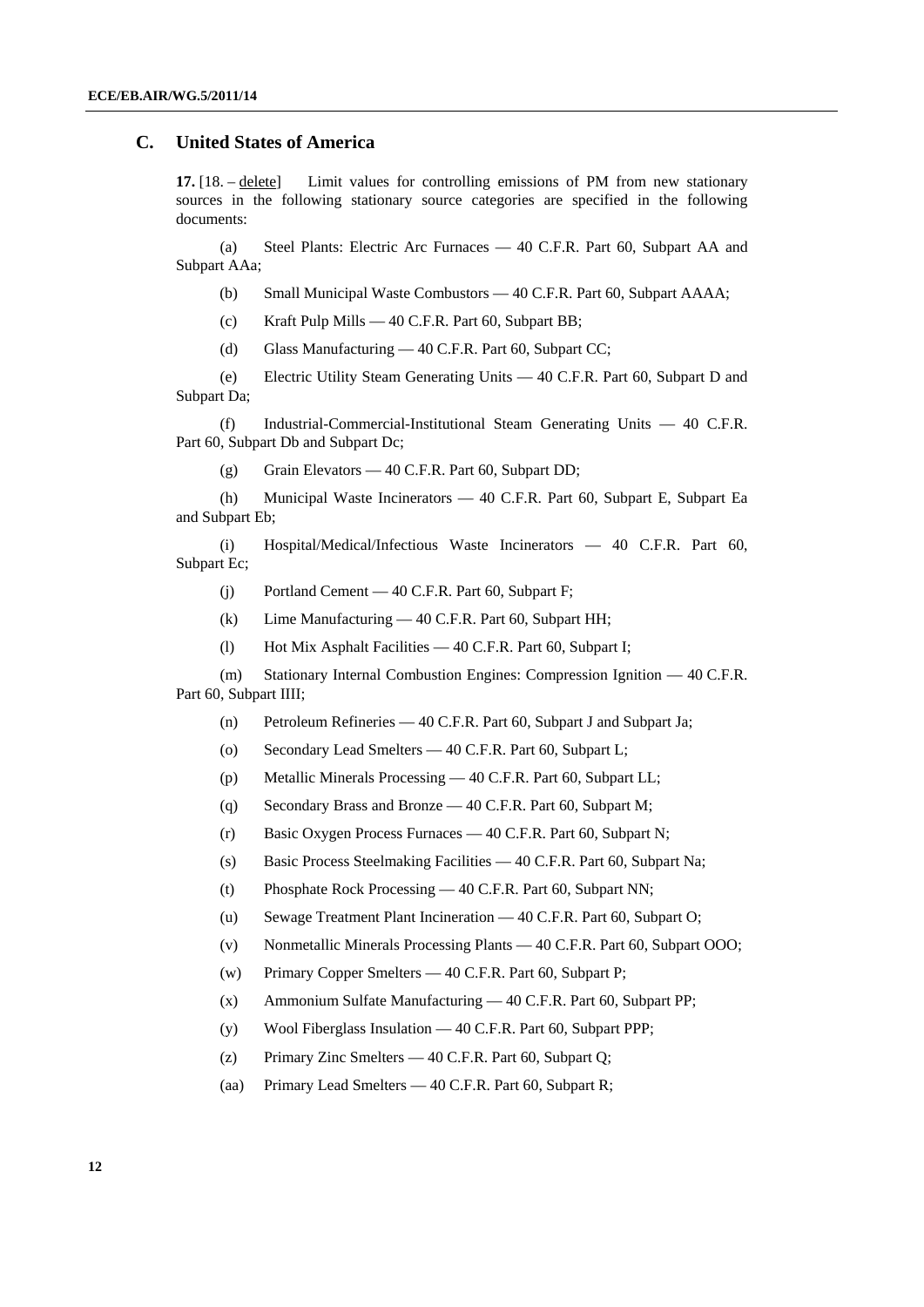(bb) Asphalt Processing and Asphalt Roofing Manufacturing — 40 C.F.R. Part 60, Subpart UU;

 (cc) Calciners and Dryers in Mineral Industries — 40 C.F.R. Part 60, Subpart UUU;

- (dd) Coal Preparation Plants 40 C.F.R. Part 60, Subpart Y;
- (ee) Ferroalloy Production Facilities 40 C.F.R. Part 60, Subpart Z.

**18.** [19. — delete] Limit values for controlling emissions of PM from new and existing sources subject to National Emission Standards for Hazardous Air Pollutants:

- (a) Coke oven batteries 40 C.F.R. Part 63, Subpart L;
- (b) Secondary lead smelters 40 C.F.R. Part 63, Subpart X;
- (c) Phosphoric Acid Manufacturing Plants 40 C.F.R. Part 63, Subpart AA;
- (d) Phosphate Fertilizers Production Plants C.F.R. Part 63, Subpart BB
- (e) Magnetic Tape Manufacturing 40 C.F.R. Part 63, Subpart EE;
- (f) Pulp and paper II (combustion) C.F.R. Part 63, Subpart MM;
- (g) Mineral wool manufacturing C.F.R. Part 63, Subpart DDD;
- (h) Hazardous waste combustors C.F.R. Part 63, Subpart EEE;
- (i) Portland cement manufacturing C.F.R. Part 63, Subpart LLL;
- (j) Wool fiberglass manufacturing 40 C.F.R. Part 63, Subpart NNN;
- (k) Primary copper 40 C.F.R. Part 63, Subpart QQQ;
- (l) Secondary aluminum 40 C.F.R. Part 63, Subpart RRR;
- (m) Primary lead smelting 40 C.F.R. Part 63, Subpart TTT;
- (n) Petroleum refineries 40 C.F.R. Part 63, Subpart UUU;
- (o) Ferroalloys production 40 C.F.R. Part 63, Subpart XXX;
- (p) Lime manufacturing 40 C.F.R. Part 63, Subpart AAAAAA;

 (q) Coke Ovens: Pushing, Quenching, and Battery Stacks — 40 C.F.R. Part 63, Subpart CCCCC;

(r) Iron and steel foundries — 40 C.F.R. Part 63, Subpart EEEEE;

 (s) Integrated iron and steel manufacturing — 40 C.F.R. Part 63, Subpart FFFFF;

(t) Site remediation — 40 C.F.R. Part 63, Subpart GGGGG;

 (u) Miscellaneous coating manufacturing — 40 C.F.R. Part 63, Subpart HHHHH;

 (v) Asphalt Processing and Roofing Manufacturing — 40 C.F.R. Part 63, Subpart LLLLL;

- (w) Taconite Iron Ore Processing 40 C.F.R. Part 63, Subpart RRRRR;
- (x) Refractory products manufacturing 40 C.F.R. Part 63, Subpart SSSSS;
- (y) Primary magnesium refining 40 C.F.R. Part 63, Subpart TTTTT;
- (z) Electric Arc Furnace Steelmaking Facilities 40 C.F.R. Part 63, Subpart YYYYY;